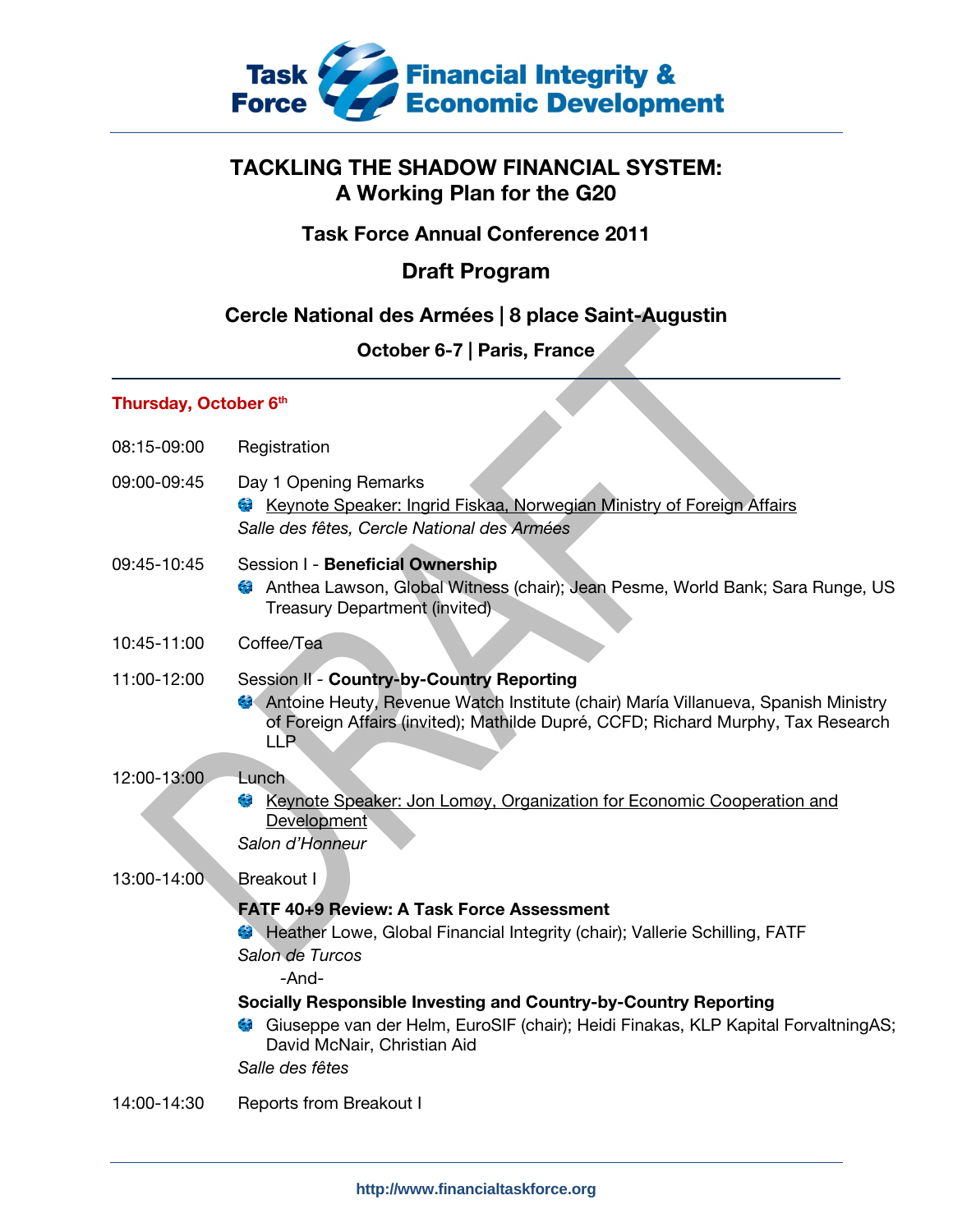### Salle des fêtes

| 14:30-15:30         | Session III - Automatic Exchange of Information<br>John Christensen, Tax Justice Network (chair); Hans Wollny, German Federal<br>Ministry for Economic Cooperation and Development (invited); Malcolm Couch,<br>Isle of Man Treasury Department; Grace Perez-Navarro, Organization for<br>Economic Cooperation and Development                                                                                                                                            |
|---------------------|---------------------------------------------------------------------------------------------------------------------------------------------------------------------------------------------------------------------------------------------------------------------------------------------------------------------------------------------------------------------------------------------------------------------------------------------------------------------------|
| 15:30-15:45         | Coffee/Tea                                                                                                                                                                                                                                                                                                                                                                                                                                                                |
| 15:45-16:45         | <b>Breakout II</b>                                                                                                                                                                                                                                                                                                                                                                                                                                                        |
|                     | Preview: 2011 update of the Tax Justice Network's Financial Secrecy Index<br>John Christensen, Tax Justice Network (chair); Markus Meinzer, Tax Justice<br>Network; Alex Cobham, Christian Aid<br>Salle des fêtes<br>-And-<br><b>Illicit Financial Flows and Media Messaging</b><br>Dietlind Lerner, Task Force (chair); Xavier Harel, La Tribune (invited); Christian<br>$\mathcal{F}_{\mathbf{p}}$<br>Chavagneux, Alternatives Economiques (invited)<br>Salon de Turcos |
| 16:45-17:15         | <b>Reports from Breakout II</b><br>Salle des fêtes                                                                                                                                                                                                                                                                                                                                                                                                                        |
| 17:15-18:30         | <b>BREAK</b>                                                                                                                                                                                                                                                                                                                                                                                                                                                              |
| 17:15-18:15         | Side Event - "Africa's Odious Debts: How Foreign Loans and Capital Flight Bled a<br>Continent"<br>James Boyce and Léonce Ndikumana, University of Massachusetts Amherst<br>Salon de Turcos                                                                                                                                                                                                                                                                                |
| 18:30-21:00         | <b>Dinner</b><br>Keynote Speaker: Jeffrey Sachs, Columbia University<br><b>Ca</b><br>Salon d'Honneur, Cercle National des Armées                                                                                                                                                                                                                                                                                                                                          |
| Friday, October 7th |                                                                                                                                                                                                                                                                                                                                                                                                                                                                           |
| 09:00-09:15         | Registration                                                                                                                                                                                                                                                                                                                                                                                                                                                              |
| 09:15-09:45         | Day 2 Opening Remarks<br>Keynote Speaker: Christian Masset, French Ministry of Foreign and European<br>C.                                                                                                                                                                                                                                                                                                                                                                 |

Salle des fêtes, cercle national des armées

**Affairs** 

### 09:45-10:45 Session IV - AML Predicate Crimes: The Case for Tax Evasion

Jacques Terray, TI-France (chair); Harry Roodbeen, Netherlands Ministry of  $\mathcal{L}_{\mathcal{L}}$ Finance; Alan Bacarese, Peters & Peters Solicitors LLP (invited)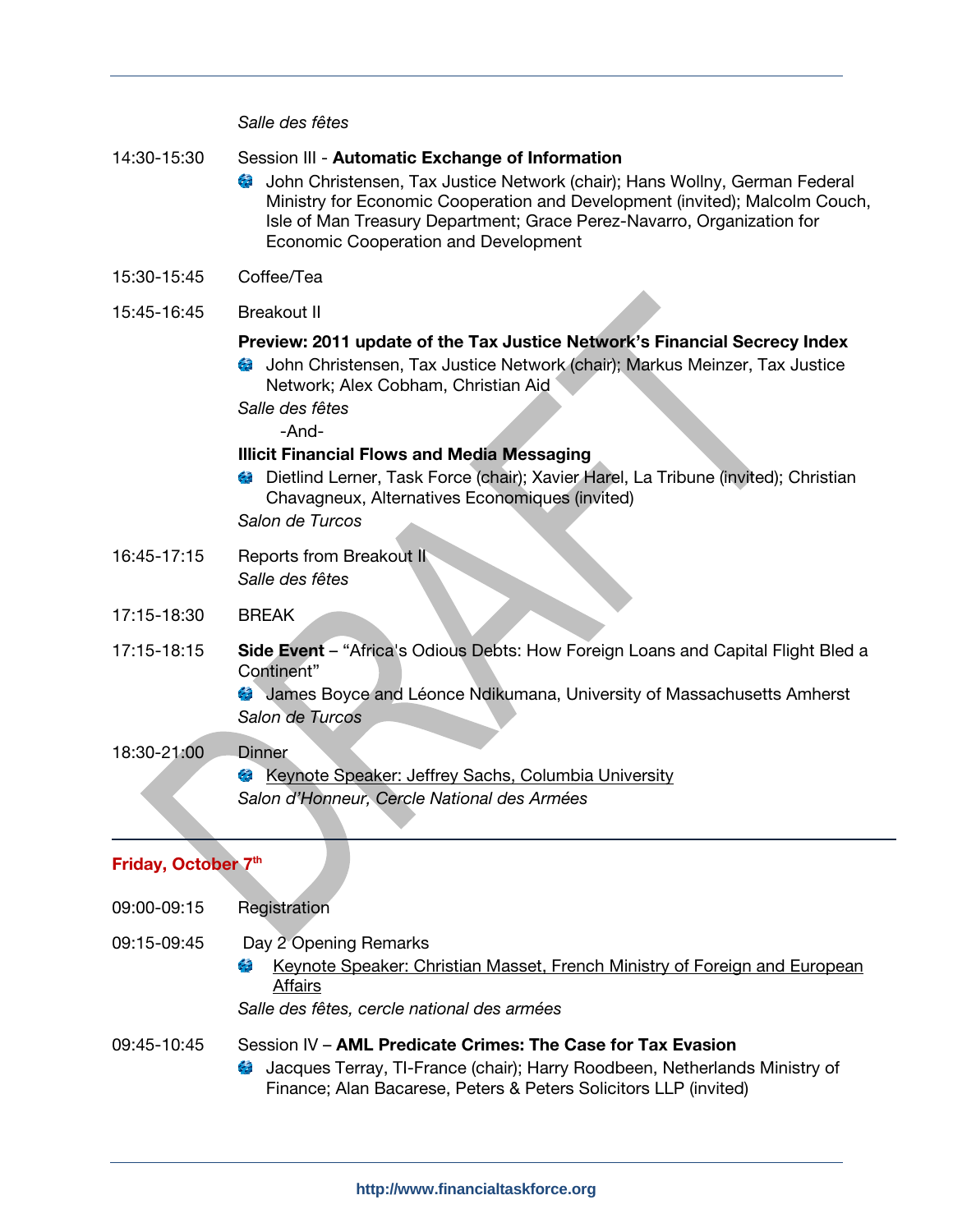- 10:45-11:00 Coffee/Tea
- 11:00-12:00 Breakout III

### Corrupt Dictators and the Arab Spring: Implications for Banks and Anti-Money Laundering Rules

Daniel Brennan, Matrix Chambers (chair); Jermyn Brooks, Transparency Ϋ́, International; Maud Perdriel-Vaissière, SHERPA; Robert Palmer, Global Witness Salle des fêtes

-And-

### Illicit Financial Flows and Inequality: A Human Rights Imperative

Aldo Caliari, Center of Concern (chair); Branko Milanovic, World Bank; Maylis Labusquière, Oxfam-France; Nuría Molina, Eurodad

Salon de Turcos

- 12:00-12:30 Reports from Breakout I Salle des fêtes
- 12:30-13:30 Lunch
	- Keynote Speaker: Abdalla Hamdok, United Nations Economic Commission for Africa (UNECA)

Salon d'Honneur

### 13:30-14:30 Session V - Trade Mispricing

- Sanjay Mishra, Indian Ministry of Finance (chair); Krishen Mehta, Global Financial Integrity; Rebecca Wilkins, Citizens for Tax Justice; Alex Cobham, Christian Aid Salle des fêtes
- 14:30-14:45 Coffee/Tea
- 14:45-15:45 Breakout IV

### IUU Fishing: Consequences for the Environment, Conflict and Human Rights

Gunnar Stølsvik, Norwegian National Advisory Group against Organized IUU-Fishing (chair); David Higgins, Interpol; Meggan Engelke-Ros, US Commerce **Department** 

Salle des fêtes

-And-

### Trafficking in Illicit Goods and Services: Measuring the Financial and Social **Costs**

Robin Hodess, Transparency International (chair); Léonce Ndikumana, University of Massachusetts Amherst

Salon de Turcos

- 15:45-16:15 Reports from Breakout I Salle des fêtes
- 16:15-16:45 Closing Remarks